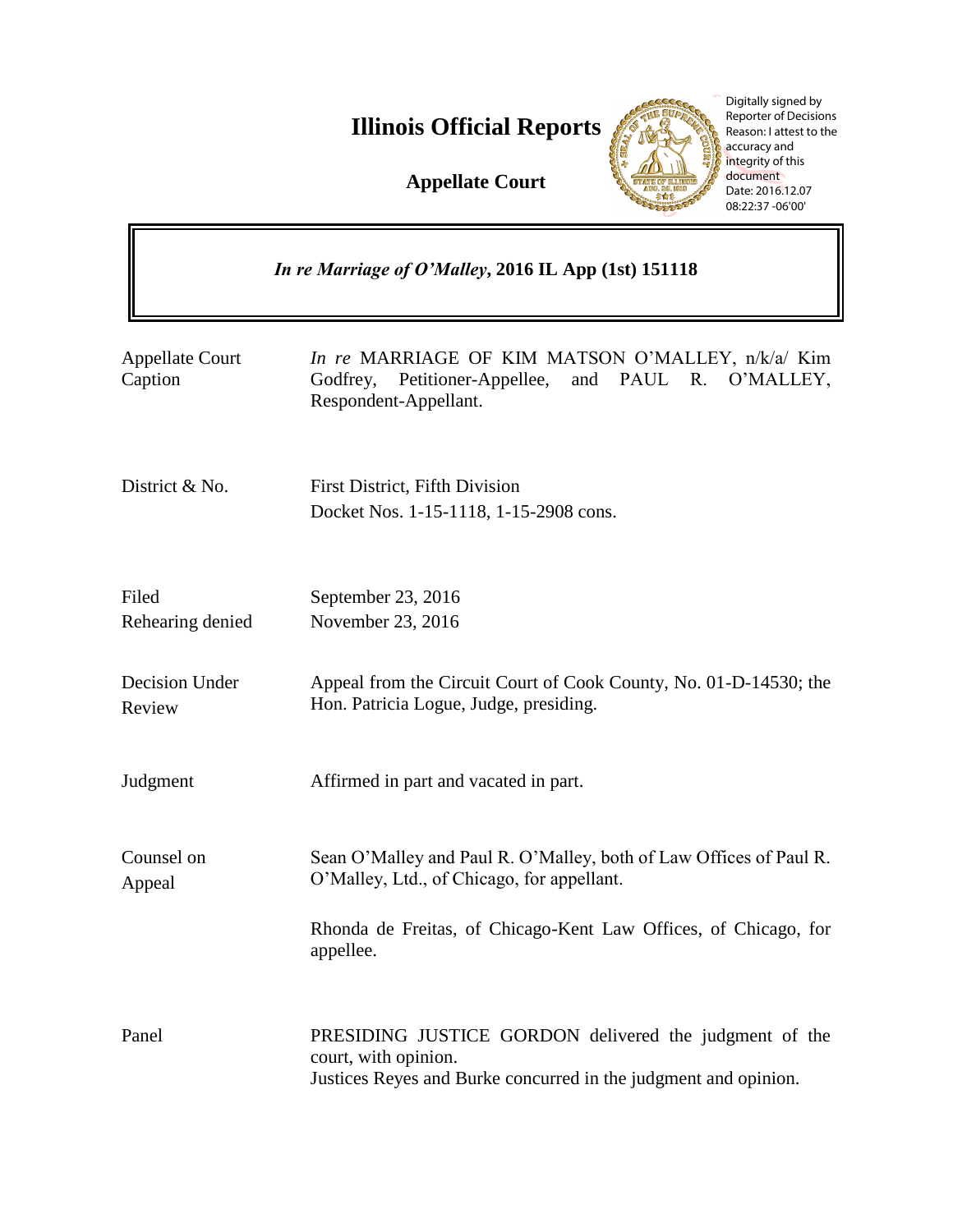### **OPINION**

¶ 1 Petitioner Kim Godfrey filed a petition to dissolve her marriage to respondent Paul R. O'Malley, and the trial court entered a judgment dissolving the marriage, which incorporated a marital settlement agreement (MSA) signed by the parties. After the entry of the judgment for dissolution of marriage, the parties continued to litigate the terms of the MSA, including the terms related to the disposition of the former marital residence. While two appeals concerning the MSA have been before this court, the instant appeal concerns the trial court finding Paul in "indirect civil contempt" for failing to abide by the MSA's September 1, 2007, deadline for selling the marital residence or buying out Kim's interest in the residence and its orders concerning the distribution of the proceeds from the sale of the residence and awarding Kim attorney fees. For the reasons set forth below, we affirm in part and vacate in part the trial court's order.

### ¶ 2 BACKGROUND

¶ 3 Kim Godfrey and Paul O'Malley were married on November 18, 1983.<sup>1</sup> In 2001, Kim filed a petition for dissolution of marriage, alleging irreconcilable differences as the reason for the dissolution. Kim and Paul executed an MSA on July 16, 2003, which contained, *inter alia*, a provision concerning the marital residence, a single family home located in Oak Park, Illinois. The trial court entered a judgment for dissolution of the marriage on the same day, which incorporated the MSA. The provision concerning the marital residence stated the following:

> "Paul and Kim will retain title and interest in Oak Park Marital real estate \*\*\* as tenants in common while PAUL maintains possession exclusive of KIM; PAUL will either place the Oak Park home for sale on or before September 1, 2007, or buy out Kim's interest. In the event that PAUL elects to buy out KIM's interest—or the home is listed for sale—the parties will each have the right to obtain separate SRA appraisals to determine the then current average market sale price. If the first two (2) separate appraisals are not more than \$100,000 apart, either party may elect to have the first two (2) appraisers designated a 3rd SRA appraiser to submit an independent appraisal, and in that event, the current average market sale price shall be determined by averaging the two (2) highest appraisals obtained. Cost of an appraisal shall be borne by the party requesting an appraisal. Kim will receive on sale or buy out by PAUL, as set forth below:

> (1) If the Oak Park marital home is sold to third party(ies), KIM will receive 50% of the net sale proceeds or at least \$550,000, whichever is greater, after deduction from the gross sale proceeds of any realtor or sales commission, closing costs and for \$250,000 representing the mortgage and home equity debt and any credit due PAUL as stated herein. PAUL must have paid all expenses due on the property prior to sale including all payments due on mortgages, home equity loans, liens, taxes, insurance and utilities, and any such unpaid obligations will be deducted from PAUL's share of the equity realized from the sale of the residence. PAUL will receive a credit for costs

 $\overline{a}$ 

<sup>&</sup>lt;sup>1</sup>As this case has come before this court on two previous appeals, we take all relevant facts from our previous decisions. *In re Marriage of O'Malley*, 2013 IL App (1st) 131641-U; *In re Marriage of O'Malley*, No. 1-10-2639 (2011) (unpublished order under Supreme Court Rule 23)*.*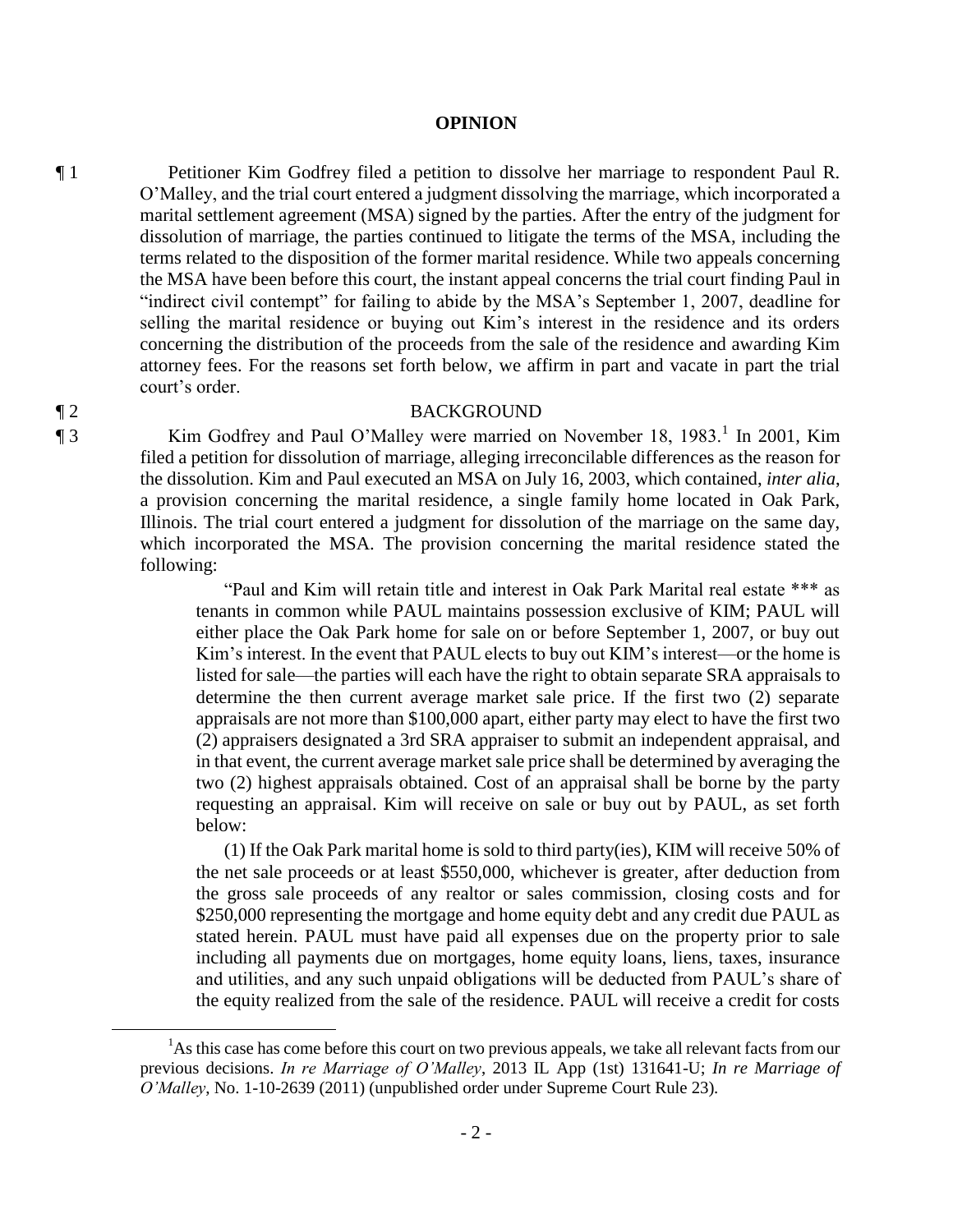paid by him, not to exceed \$100,000, for special maintenance, preservation or improvement of the marital home, necessary to maintain full market value. Costs so incurred by PAUL shall require written documentation of work for costs and require pre-approval by KIM before work takes place for PAUL to obtain a credit sale at closing.

(2) If PAUL elects to buy out Kim's interest in the Oak Park marital home, Kim will receive 50% of the then current average market sale price, determined as stated in paragraph IC herein, or at least \$550,000, whichever is greater, after deduction for \$250,000, representing the mortgage and home equity debt and any credit due PAUL as stated herein. PAUL will receive a credit for costs paid by him, not to exceed \$100,000, for special maintenance, preservation, or improvement of the marital home necessary to maintain full market value. Costs so incurred by PAUL shall require written documentation of work and costs and require pre-approval by KIM before work takes place for PAUL to obtain a credit a [*sic*] buyout closing."

¶ 4 Thus, while Paul maintained exclusive possession of the marital residence, the property was owned by Paul and Kim as tenants in common until either (1) Paul bought out Kim's half of the property or (2) the property was placed for sale with Paul and Kim splitting any resulting proceeds. If the property was to be sold, the property was to be listed for sale on or before September 1, 2007.

# ¶ 5 I. Kim's Petition for Rule to Show Cause

¶ 6 On November 16, 2009, prior to the May 2012 sale of the marital residence, Kim filed a "Petition for Rule to Show Cause, to Modify Judgment for Dissolution of Marriage, and other Relief." In count I of the petition, Kim alleged that after the judgment for dissolution of marriage was entered, Paul was unconcerned about the MSA's September 1, 2007, deadline for putting up the marital residence for sale and that he made no efforts to arrange for the necessary repairs that were needed prior to placing the residence on the market. Kim alleged that Paul minimally participated in the repair and renovation process. Kim alleged Paul's exclusive possession of the home and his minimal participation caused a delay in putting the marital residence on the market, which was ultimately done in 2008. Paul and Kim received an offer in August 2008 of \$1.775 million, but Kim alleged that Paul felt that was a low offer and began to engage in negotiations with the prospective buyers. The final offer of \$1.875 million was received on September 17, 2008, and contained an expiration time of 9 p.m. Kim alleges that she signed the contract that day and expected Paul to do so as well. Paul allegedly disregarded the 9 p.m. deadline and the strict instructions that the final offer was not subject to a counteroffer and submitted a counteroffer anyway. The petition alleges that Paul and Kim's realtor for the marital residence contacted Kim to tell her that the prospective buyers had walked away from the deal because Paul submitted a counteroffer instead of a signed contract. According to the petition, the deal would have entitled Kim to a net of over \$750,000 for her half of the sale. After the sale fell through, Kim allegedly had a large amount of debt that she was unable to pay due to the lost sale of the marital residence. The petition alleges that Paul's uncooperative and unmotivated behavior resulted in the failure of the completed sale on the home and that his obligations from the judgment of dissolution of marriage were clear and his failure to comply with those terms were even clearer.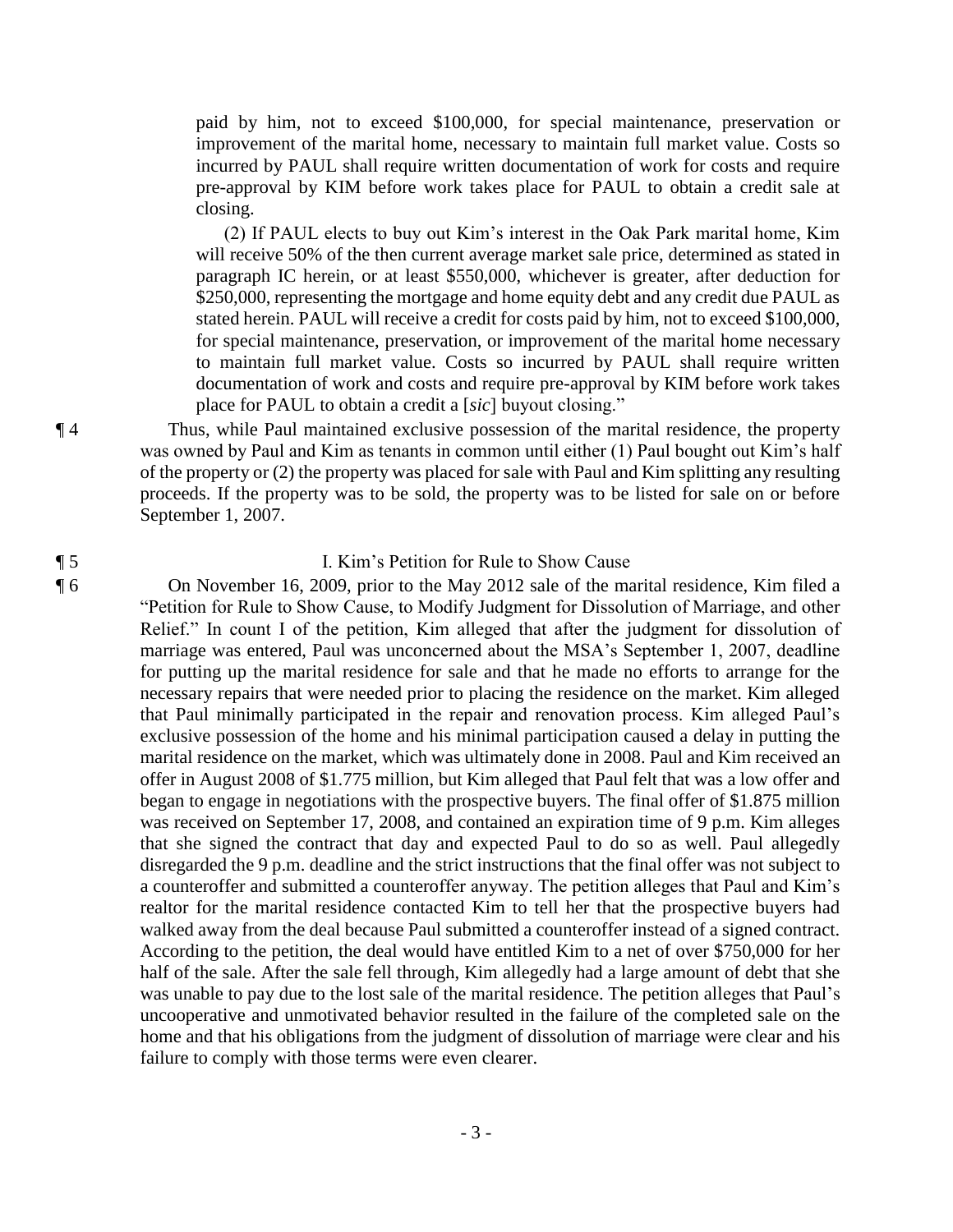¶ 7 The second count, modification of the judgment, asked the court to modify the judgment of dissolution of marriage to grant Kim exclusive possession of the residence so that Kim could attempt to maximize the profits from the sale of the residence. The petition sought the following relief:

> "(1) Enter an order requiring Respondent PAUL O'MALLEY to show cause, if any he can, for his failure to comply with the Judgment for Dissolution of Marriage; (2) find Respondent in contempt of this Court for his failure to abide by the terms of the Judgment for Dissolution of Marriage; (3) [o]rder Respondent immediately to pay Petitioner the sum of \$767,500, representing Kim's share of the proceeds of the lost sale of the Residence, which sale was lost as a direct result of Respondent's contemptuous action; (4) [o]rder Respondent to be fully responsible for all improvement and maintenance cost incurred since the date the sale was to be closed, with no contribution from Kim; (5) [o]rder Respondent to tender Kim a sum equal to her additional costs incurred that are directly related to Respondent's failure to close the sale; (6) [o]rder Respondent to pay Petitioner's attorney fees and costs associated with prosecuting this [p]etition; (7) [g]rant such other and further relief as this Court may deem just and equitable under the facts of this case; \*\*\* (8) [m]odify the Judgment for Dissolution of Marriage to terminate Respondent's exclusive possession of the [r]esidence effective immediately; (9) [m]odify the Judgment for Dissolution of Marriage to name Petitioner as sole negotiator on any contracts for the sale of the [r]esidence; (10) [a]llow Petitioner sole right to select and contract with whatever realtor she may deem appropriate; and (11) [g]rant such other and further relief as this Court may deem just and equitable under the facts and circumstances of this case."

¶ 8 On December 10, 2009, Paul responded to the petition, denying the allegation that he interfered with the sale. On January 5, 2012, the trial court found that Kim alleged a *prima facie* case of indirect civil contempt and issued an order for Paul to show cause why he should not be held in contempt of court for failing to comply with the terms of the judgment for dissolution of marriage. $^{2}$ 

¶ 9 Trial on the petition was set for March 13, 2012, but ultimately did not commence until September 2013. On March 12, 2012, Paul filed a motion for summary judgment arguing that there was no evidence to support a finding that he was in contempt for noncompliance, but his motion was denied. The marital residence was ultimately sold on May 18, 2012, for \$1.5 million, before the trial court could rule on Kim's petition. On May 29, 2012, the trial court ordered that " '[a]ny and all proceeds of sale of [the] former marital residence shall be held in escrow,' " and Paul and Kim were ordered to execute the necessary documentation to establish that escrow account. *In re Marriage of O'Malley*, 2013 IL App (1st) 131641-U, ¶ 6. Paul filed a motion to vacate this order on June 25, 2012, arguing that it was a preliminary injunction. The trial court denied the motion on July 2, 2012, and we dismissed Paul's appeal for lack of jurisdiction. *O'Malley*, 2013 IL App (1st) 131641-U, ¶ 26.

 $\overline{a}$ 

<sup>2</sup>During this period, an interlocutory appeal was occurring on the disqualification of Paul's attorney*. In re Marriage of O'Malley*, No. 1-10-2639 (2011) (unpublished order under Supreme Court Rule 23)*.*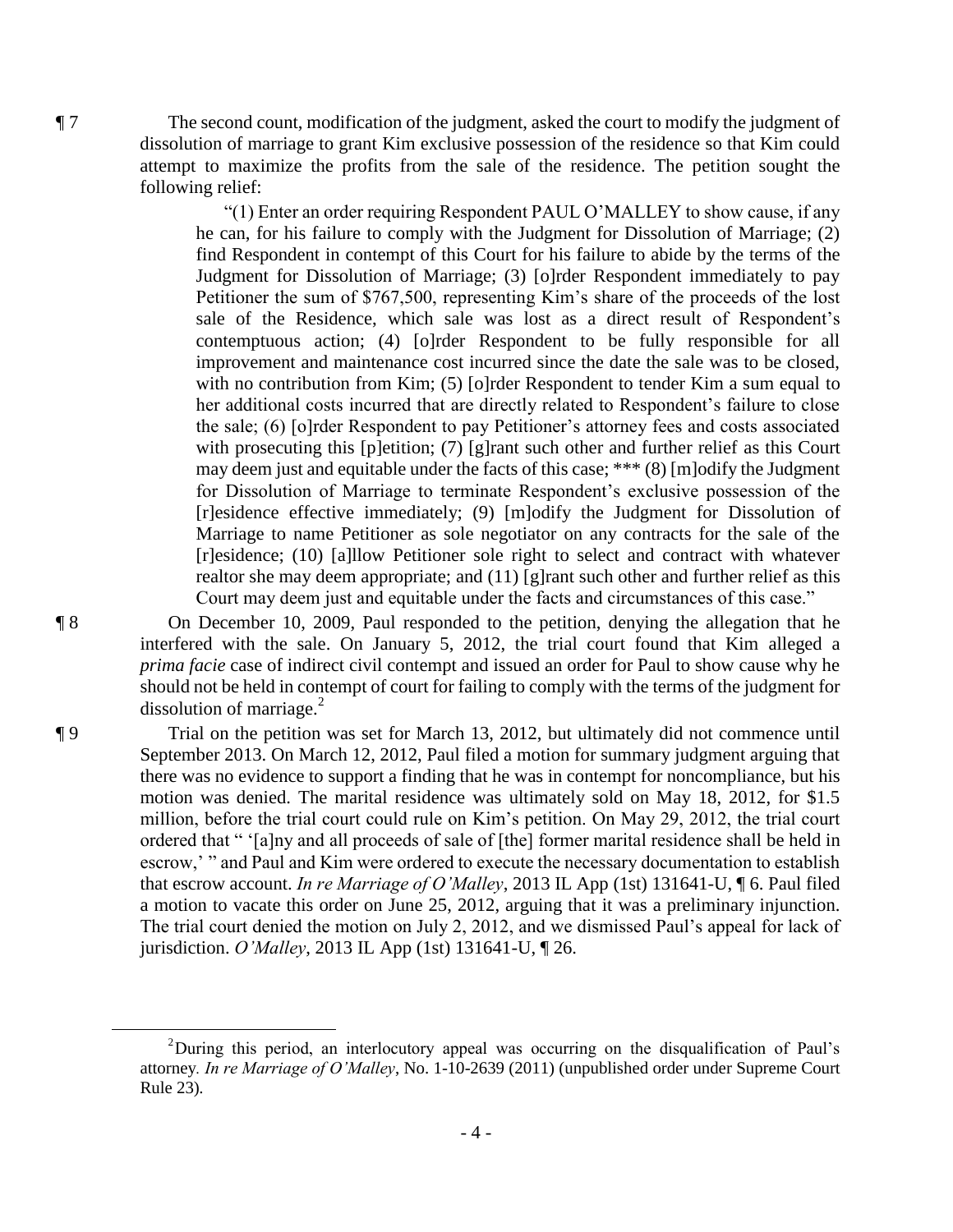$\overline{a}$ 

# ¶ 10 II. Contempt Trial

- ¶ 11 The trial on Kim's petition for rule to show cause commenced in September 2013, and both parties called witnesses to testify on their behalf. Paul testified on his own behalf, while Kim presented the testimony of (1) Catherine Deam, Kim and Paul's real estate agent for the marital residence; (2) Robert Polachek, Paul's previous attorney; (3) Barbara Binik, the 2008 prospective buyers' realtor; and (4) herself. Since Paul does not challenge the trial court's findings of fact, we relate here only the facts needed to understand the issues on appeal.
- $\P$  12 Deam testified<sup>3</sup> that she was chosen as Paul and Kim's realtor to sell the marital residence, which was placed on the market later than the September 1, 2007, date specified in the MSA due to the staging of the marital residence, maintenance completed on the property, and the selection process of choosing a realtor that Paul and Kim both agreed upon; Deam explained that the marital residence was considered a historic home, as it was built by the architects Tallmadge and Watson, and she had experience in selling historic homes similar to the marital residence. The residence was eventually placed on the market in April 2008 for \$2.3 million, and Deam received an offer from prospective buyers for \$1.775 million.
- ¶ 13 Robert Polachek testified that after Paul received the offer from the prospective buyers, Paul asked Polachek to seek a modification of the final offer with respect to the closing date and radon mitigation costs. Polachek testified that an e-mail with a counteroffer regarding the closing date and the radon costs was sent at 6:39 p.m. on September 17, 2008. Polachek also testified that the prospective buyers did not respond and the sale was subsequently terminated.
- ¶ 14 Barbara Binik, the prospective buyers' realtor, testified that on September 17, 2008, around 12:48 p.m., she sent Deam a fax on behalf of her clients with a new offer. She additionally testified that this new offer was to be terminated at 9 p.m. that evening.
- ¶ 15 At trial, Kim testified that she and Paul agreed to use Deam as their realtor because she and Paul felt that the property's historic status required a certain level of experience and they believed Deam was qualified to sell the marital residence. Kim testified that on August 11, 2008, Kim and Paul received an offer on the property and that, through a series of negotiations, both parties agreed upon a price of \$1.875 million for the marital property. The prospective buyers imposed a 9 p.m. deadline on their final offer. Kim testified that she signed the final offer prior to this deadline, but Paul did not. Kim testified that she became aware of the incomplete sale on September 22, 2008.
- ¶ 16 Prior to the prospective buyers' final offer, Paul testified that he had the financial ability to buy out Kim's interest in the marital residence but chose not to buy out her interest because it was not in his financial best interest to do so. In regard to the prospective buyers' final offer, Paul testified at trial that he told his attorney to e-mail the prospective buyers and seek a modification on the final offer. Paul testified that after the prospective buyers' final offer terminated, the price of the marital residence was reduced over the years, and the final asking price was reduced to \$1.59 million in 2012. The property sold in May 2012 for \$1.5 million.

 $3$ Deam provided an evidence deposition on May 2, 2012, and her deposition was used in lieu of live testimony.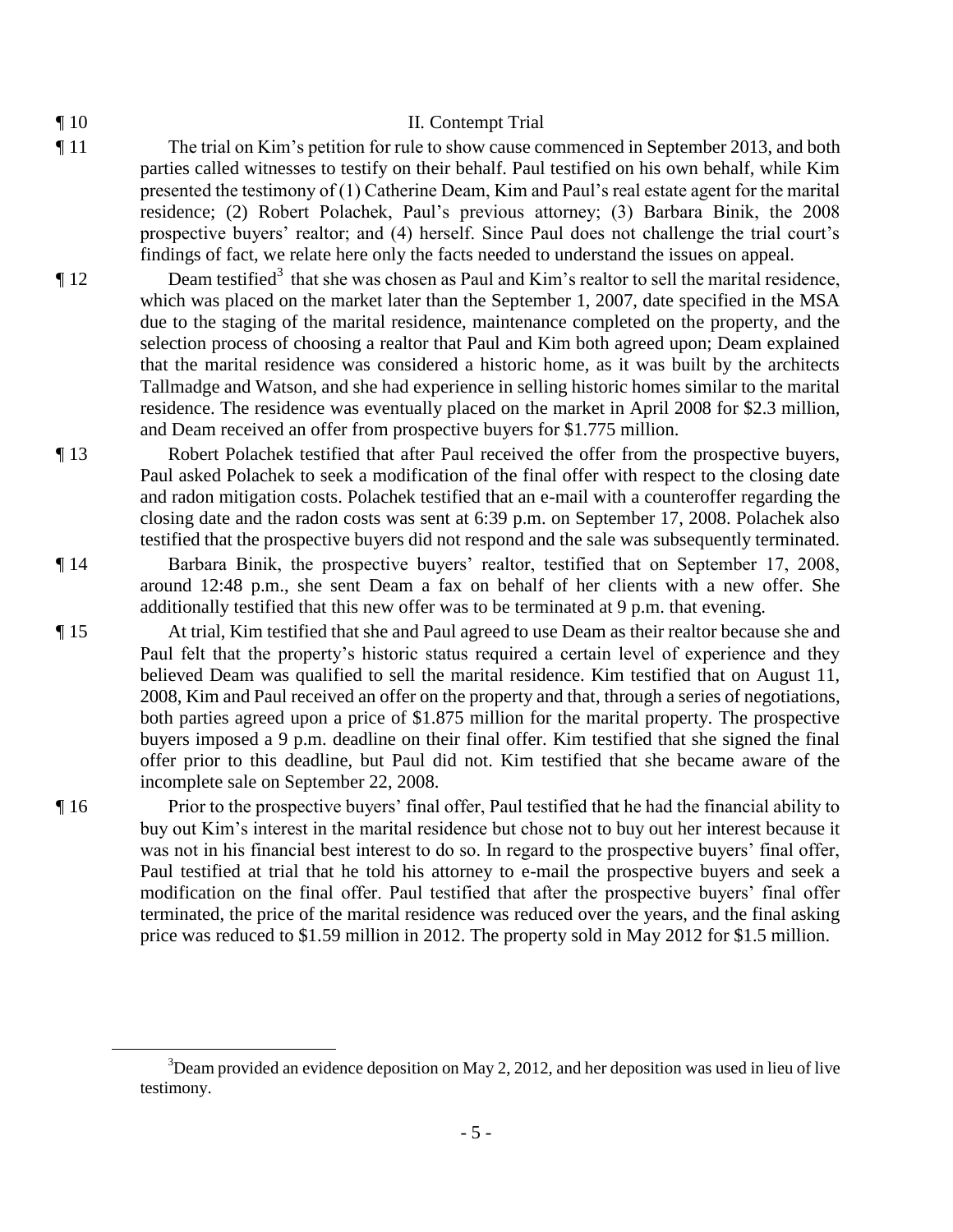### ¶ 17 III. Contempt Order

¶ 18 On April 2, 2014, the trial court found Paul to be in "indirect civil contempt" and ordered Paul to pay an amount equal to half of the 2008 final offer of \$1.875 million. Additionally, the trial court found Kim, Polachek, and Binik to be credible witnesses and Paul to be an incredible witness. The trial court ordered the following:

> "(A) [t]he court has jurisdiction over the parties and the subject matter; (B) [t]he petition for Rule to Show Cause is granted. Paul failed to show cause for his failure to comply with the MSA and JDOM property provisions; (C) Paul R. O'Malley is held in indirect civil contempt of court for his willful and contumacious failures to abide by the parties' MSA and JDOM as set forth above, including failing to comply with the September 1, 2007, MSA deadline and related obligations; recklessly destroying the September 17, 2008, contract opportunity for Kim without good cause; and failing repeatedly to deal fairly and in good faith with Kim and her contractual interests; (D) Paul breached his contract with Kim under the MSA by these same actions, causing her economic losses and other harms; (E) Paul shall pay Kim; 1) \$153,473.30, representing the remaining principal due owing from the MSA distribution formula, after paying from Paul to Kim [the amount] of \$157,000 from the escrow account; 2) \$120,115.90 on prejudgment interest on the full principal amount of \$310,473.30 at 5% per annum simple interest for the period from September 1, 2007, through entry of the court's judgment as an equitable remedy for the delays, expenses and other harms Paul caused to Kim during this period; 3) \$14,487.65 for reimbursement of real estate taxes charged to Kim; and 4) 9% interest per annum on all amounts due and owing upon this judgment, until fully paid per 735 ILCS 5/2-1303; (F) [a]ll remaining funds in the escrow fund will be distributed to Kim with Paul receiving credits, as described above; (G) Kim's motion to strike Paul's affirmative defense of laches as to Count I of the Petition is granted; (H) Paul's motion to dismiss Count II of Kim's Petition of alleged lack of citation to legal authority is denied; [I] [t]he court incorporates by reference its prior rulings in this case, including rulings on dispositive motions; (J) [t]he parties may file any petitions for fees costs, and/or contribut[ions] arising under a statute and/or the MSA within 35 days of this order; and (K) [t]he court retains jurisdiction to enforce the terms of this order."

# ¶ 19 IV. Posttrial Motions

¶ 20 Paul filed his posttrial motion to vacate the court's order on April 29, 2014. The posttrial motion was denied on March 18, 2015. On April 17, 2015, Paul filed his notice of appeal based on the contempt findings and the amount of proceeds awarded to Kim that were based upon the 2008 final offer price. On September 17, 2015, the trial court awarded Kim \$64,229.43 for attorney fees and costs. On October 13, 2015, Paul filed a notice of appeal on the trial court's finding that Kim was entitled to recover for attorney fees and costs. Both appeals, regarding the contempt finding and the amount awarded to Kim including attorney fees, were consolidated on November 5, 2015.

- ¶ 21 ANALYSIS
- ¶ 22 On appeal, Paul argues that (1) Paul was actually held in indirect criminal contempt, not indirect civil contempt, which violated his constitutional rights, (2) the trial court's damages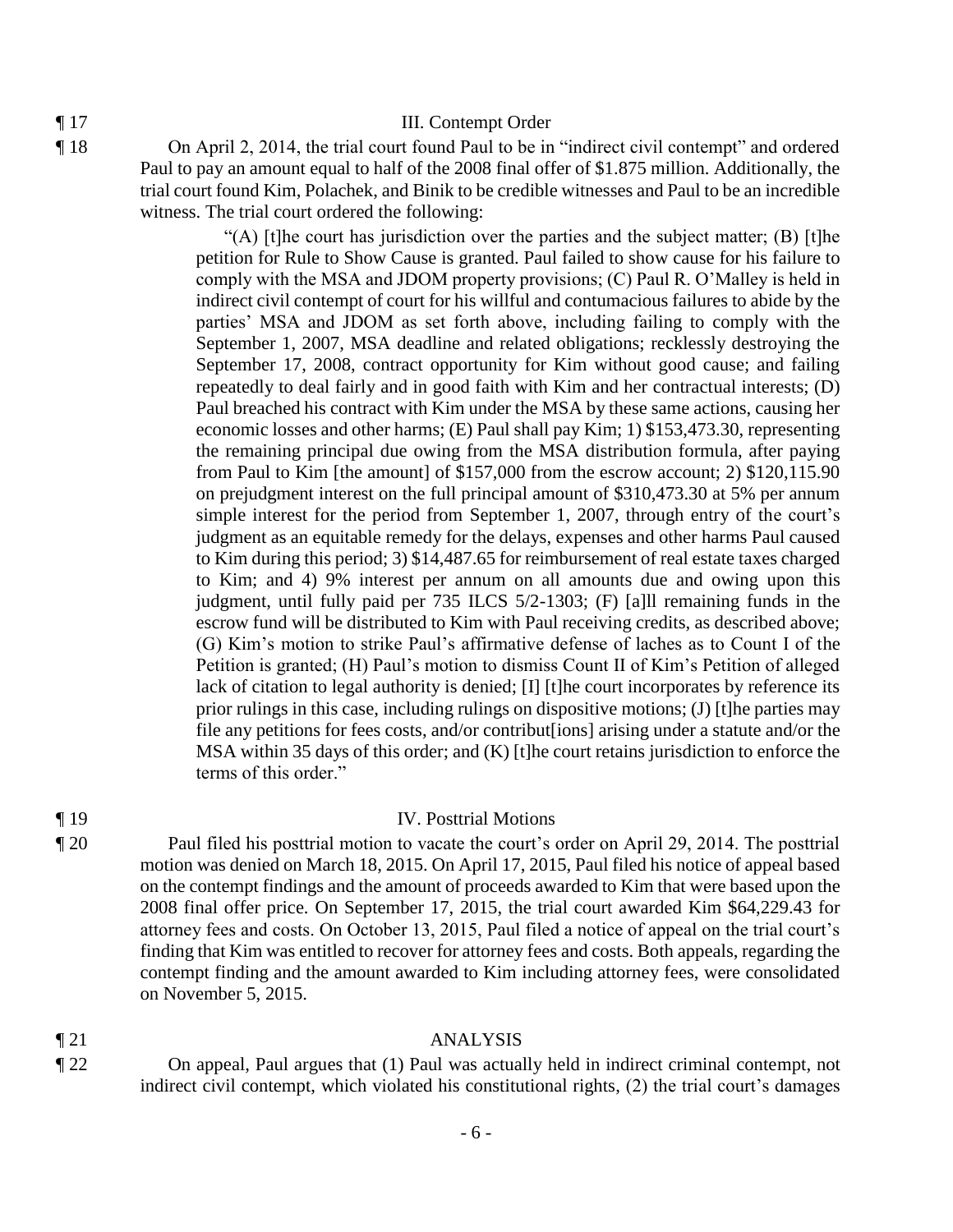award for breach of "the implied covenant of good faith and fair dealing" was invalid, (3) the trial court did not have the authority to modify the terms of the property provisions of the parties' MSA, (4) the trial court did not have the authority to award prejudgment interest as a remedy for contempt, (5) the petition for rule to show cause failed to state a cause of action and his motion to dismiss should have been granted, and (6) Kim was not entitled to attorney fees based off a fee-shifting provision in the MSA. We consider each argument in turn.

### ¶ 23 I. Contempt

¶ 24 Paul first argues that he was held in indirect criminal contempt in violation of his constitutional rights. Paul claims that the trial court's contempt finding was actually criminal in nature because the requirements under the MSA no longer existed. By contrast, Kim contends that Paul was properly found to be in indirect civil contempt, as Paul was not punished by the court but coerced into complying with the MSA. The trial provided the following reasons as its basis for the indirect civil contempt finding:

"Paul \*\*\* is held in indirect civil contempt \*\*\* for his willful and contumacious failure to abide by the parties' MSA and JDOM as set forth above, including failing to comply with the September 1, 2007, deadline and related obligations; recklessly destroying the September 17, 2008, contract opportunity for Kim without good cause; and failing repeatedly to deal fairly and in good faith with Kim and her contractual interests."

¶ 25 When a contempt appeal is filed, the standard of review is an abuse of discretion. *Illinois Emcasco Insurance Co. v. Nationwide Mutual Insurance Co.*, 393 Ill. App. 3d 782, 785 (2009). A trial court abuses its discretion only when " 'no reasonable person would take the view adopted by the trial court.' " (Internal quotation marks omitted.) *Willbourn v. Cavalenes*, 398 Ill. App. 3d 837, 848 (2010) (quoting *Foley v. Fletcher*, 361 Ill. App. 3d 39, 46 (2005)). "Whether a contempt finding should be vacated is a question to be determined on the individual facts of the particular appeal." *Dole v. Township High School District 211*, 2015 IL App (1st) 140857, ¶ 121 (citing *Consolidation Coal v. Bucyrus-Eire Co.*, 89 Ill. 2d 103, 122 (1982)).

- ¶ 26 In order to determine whether a contempt finding is civil or criminal in nature, it is important to consider " 'the purpose for which the contempt sanctions are imposed.' " *Emery v. Northeast Illinois Regional Transportation Co.*, 374 Ill. App. 3d 974, 977 (2007) (quoting *In re Marriage of Sharp*, 369 Ill App. 3d 271, 278 (2006)). Civil contempt is " 'designed to compel future compliance with a court order' " and is " 'avoidable through obedience.' " *Emery*, 374 Ill. App. 3d at 977 (quoting *Sharp*, 369 Ill. App. 3d at 279). A person held in civil contempt must have the ability to purge the contempt by complying with the court order. *Pryweller v. Pryweller*, 218 Ill. App. 3d 619, 633 (1991). Contempt based on past actions which cannot be undone means that the contemnor lacks the ability to purge the contempt (see *Luttrell v. Panozzo*, 252 Ill. App. 3d 597, 602 (1993)) because the purpose of civil contempt is to compel compliance with court orders, not to punish (*County of Cook v. Lloyd A. Fry Roofing Co.*, 59 Ill. 2d 131, 135 (1974)). Therefore, whenever a court order cannot be complied with, there cannot be a finding of civil contempt. *In re Marriage of Betts*, 200 Ill. App. 3d 26, 46 (1990).
- ¶ 27 By contrast, criminal contempt is " 'instituted to punish, as opposed to coerce, \*\*\* for past contumacious conduct.' " *Emery*, 374 Ill. App. 3d at 977 (quoting *Sharp*, 369 Ill. App. 3d at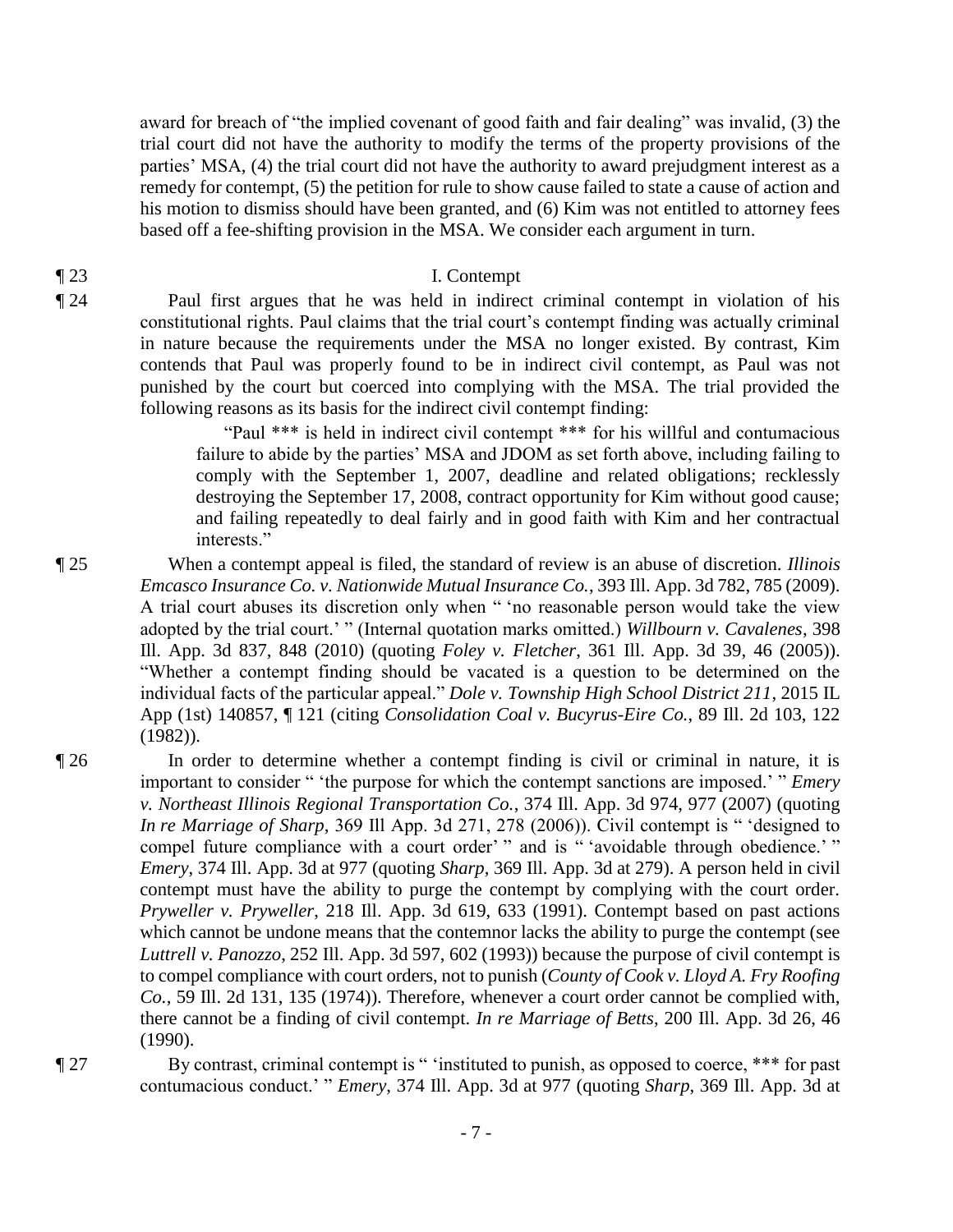279)*.* Criminal sanctions are retrospective in that " 'they seek to punish a contemnor for past acts [that] he cannot now undo.' " *Emery*, 374 Ill. App. 3d at 977 (quoting *Betts*, 200 Ill. App. 3d at 46). " '[I]ndirect civil contempt is a continuation of the original cause of action,' " while criminal contempt proceedings are separate and distinct and not part of the original case being tried. *Levaccare v. Levaccare*, 376 Ill. App. 3d 503, 509 (2007) (quoting *People v. Budzynski*, 333 Ill. App. 3d 433, 438 (2002)). In short, criminal contempt consists of punishing for doing what has been prohibited or not doing what has been ordered, while civil contempt is invoked to coerce what has been ordered (*Budzynski*, 333 Ill. App. 3d at 438), and once the contemnor complies, no further civil sanctions are imposed (*Betts*, 200 Ill. App. 3d at 44). In sum, the attributes of civil contempt are that (1) the contemnor is able to perform the action demanded by the court and (2) no further civil sanctions are imposed if the contemnor complies. *Betts*, 200 Ill. App. 3d at 44.

¶ 28 In the case at bar, Paul contends that the trial court's finding of civil contempt was actually indirect criminal contempt, and thus his constitutional rights were violated. Kim argues that the trial court properly found Paul to be in civil contempt and that the court merely ordered him to comply with his obligations set forth in the judgment for dissolution of marriage.<sup>4</sup> The trial court's April 2, 2012, order found Paul to be in "indirect civil contempt" for the following reasons: (1) his failure to abide by the September 1, 2007, deadline for selling the marital residence; (2) lying about his capacity to buy out Kim's share of the property; and (3) "killing" the 2008 sale without consulting Kim. The trial court found Paul to be an incredible witness, and as the trial court is the finder of fact and in the best position to observe the conduct and determine the credibility of the witnesses, we give the trial court deference and apply the manifest weight of the evidence standard of review upon our review of any factual findings. See *Eychaner v. Gross*, 202 Ill. 2d 228, 252 (2002). While the trial court labeled the contempt as civil in nature, the substance of the contempt finding, not the label given, is what will determine whether the contempt finding was criminal or civil in nature. *SKS & Associates, Inc. v. Dart*, 2012 IL App (1st) 103504, ¶ 15 (the appellate court is not bound to the trial court's designation of civil or criminal contempt, but instead will examine the nature of the sanctions imposed).

 $\overline{a}$ 

¶ 29 Once the sale was complete, Paul could not comply with MSA or any court orders requiring him to comply. As a result, the trial court's order actually found him to be in criminal contempt, not civil contempt. The fundamental nature of civil contempt is to coerce an individual to comply with a court order by giving that individual the opportunity to purge himself of contempt through compliance. *Pancotto v. Mayes*, 304 Ill. App. 3d 108, 111 (1999). In the case at bar, the trial court based its finding of civil contempt upon the condition it would afford Paul the opportunity to purge himself of the contempt charge "[u]pon Kim's receipt of all escrowed funds allocated to her under this order." However, a finding of civil contempt is not proper unless the ability to purge a contempt finding is within the power of the contemnor. *In re Marriage of Berto*, 344 Ill. App. 3d 705, 713 (2003).

<sup>&</sup>lt;sup>4</sup>The parties do not dispute that the contempt was indirect, since it did not occur in the trial court's presence. See *Levaccare*, 376 Ill. App. 3d at 509; *Budzynski*, 333 Ill. App. 3d at 436 (discussing how the petitioner in *Levaccare* filed a petition for adjudication of indirect civil contempt, as the respondent failed to comply with the court's order).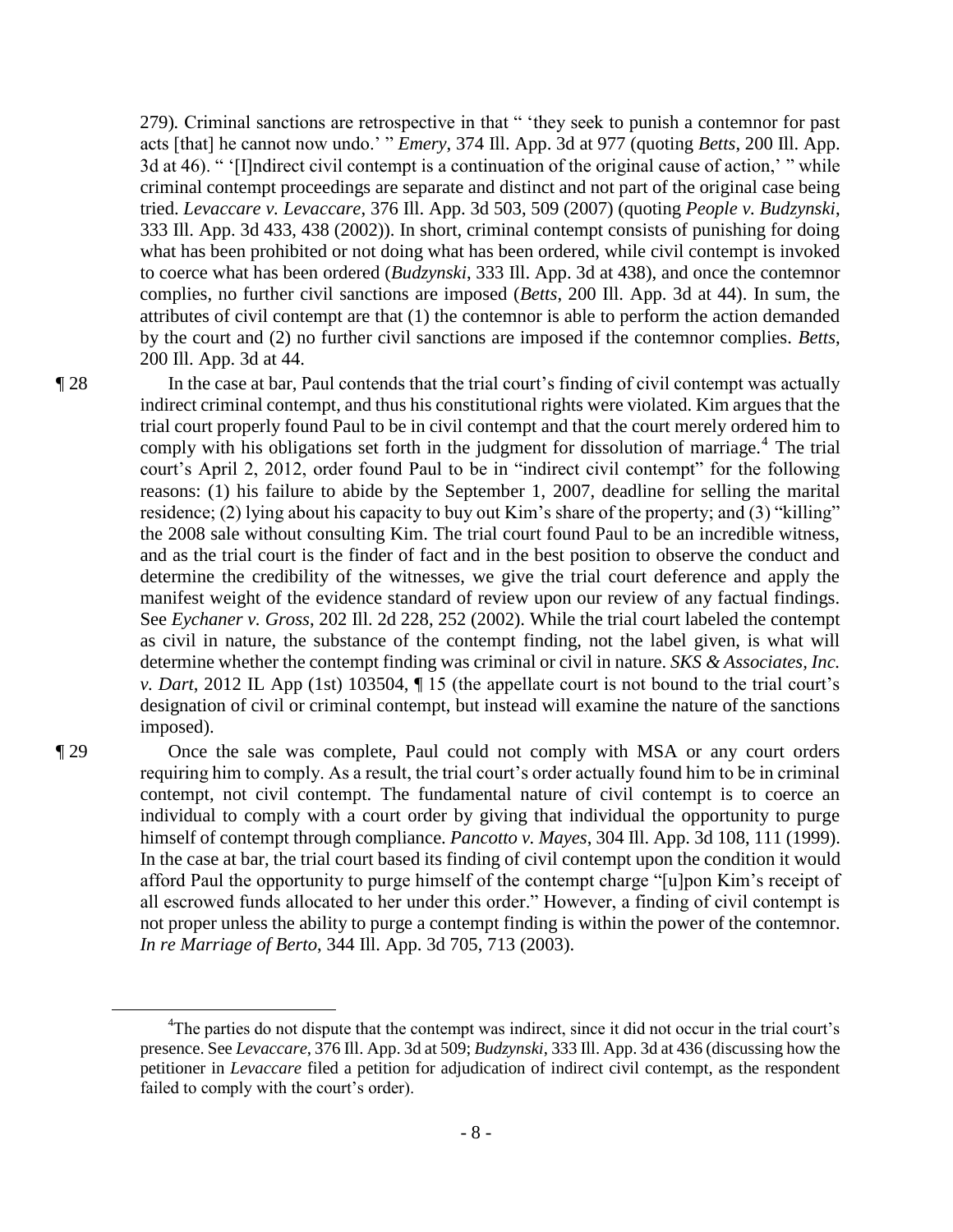¶ 30 For instance, in *Berto*, the appellate court found that once the respondent paid the unallocated maintenance and child support that was owed to the petitioner, he no longer had the ability to " 'purge' " himself of the alleged contempt, and thus, there remained no basis for a finding of civil contempt. *Berto*, 344 Ill. App. 3d at 713. In the case at bar, the marital residence was sold on July 16, 2012, which meant Paul did not have the ability to comply with the order at the time of the contempt hearing because he could not have put the marital residence up for sale or bought out Kim's share of the home because it had been sold to another person. A finding of civil contempt would only have been proper if Paul had the ability to place the home on the market or buy out Kim's share. However, since the sale of the home was completed, Paul was unable to buy out Kim's share of the home. The purge provision of the trial court's order could not provide Paul with the opportunity to comply with the MSA because that opportunity did not exist once the home was sold. As a result, the contempt finding can only be determined to be criminal in nature because it was punishing Paul for his past conduct.

¶ 31 A person charged with criminal contempt is entitled to similar constitutional protections and procedural rights that a criminal defendant is afforded. *In re Marriage of Weddigen*, 2015 IL App (4th) 150044, ¶ 27. For instance, in *Weddigen*, the appellate court found that the respondent was not afforded many of the constitutional and procedural rights he should have been afforded when the indirect civil proceedings transformed into indirect criminal contempt proceedings. *Weddigen*, 2015 IL App (4th) 150044, ¶ 28. Even though the contempt proceedings in *Weddigen* appeared to be both civil and criminal in nature, the court found that once the original petition, which sought civil contempt, transitioned to be criminal in nature, certain constitutional and procedural protections were required. *Weddigen*, 2015 IL App (4th) 150044, ¶¶ 26, 28. A failure to provide constitutional and procedural guarantees results in vacatur of the contempt finding. *Luttrell*, 252 Ill. App. 3d at 601. The constitutional protections that are allowed for all criminal defendants are (1) right to jury trial when incarceration exceeds six months or the fine exceeds \$500; (2) right to counsel; (3) right to change of judge; (4) right to be charged with a written complaint, petition, or information; (5) right to personal service and to know the nature of the charges; (6) right to file an answer and a have public trial; (7) right to present evidence, subpoena witnesses, and to confront and cross-examine witnesses; (8) right to the presumption of innocence and against self-incrimination; and (9) right to be proven guilty beyond a reasonable doubt. *Budzynski*, 333 Ill. App. 3d at 439. In addition, the trial court must admonish defendant of his constitutional rights.

¶ 32 In the case at bar, Paul was not notified of a criminal contempt proceeding, was not admonished as to his rights, nor found guilty beyond a reasonable doubt for a criminal contempt charge. Thus, Paul was not afforded his constitutional rights when found to be in contempt that was criminal in nature. As a result, the contempt finding is vacated.

- ¶ 33 II. Breach of Contract and Remedy Awards
- ¶ 34 Next, Paul argues on appeal that the trial court's award for breach of "the implied covenant of good faith and fair dealing" was improper because using the implied covenant of good faith and fair dealing as the sole basis for a breach of contract finding is improper. In the case at bar, the trial court based its breach of contract finding on Paul's failure to abide by the parties' MSA and judgment for dissolution of marriage, which included Paul failing to comply with the September 1, 2007, deadline and related obligations, recklessly destroying the 2008 contract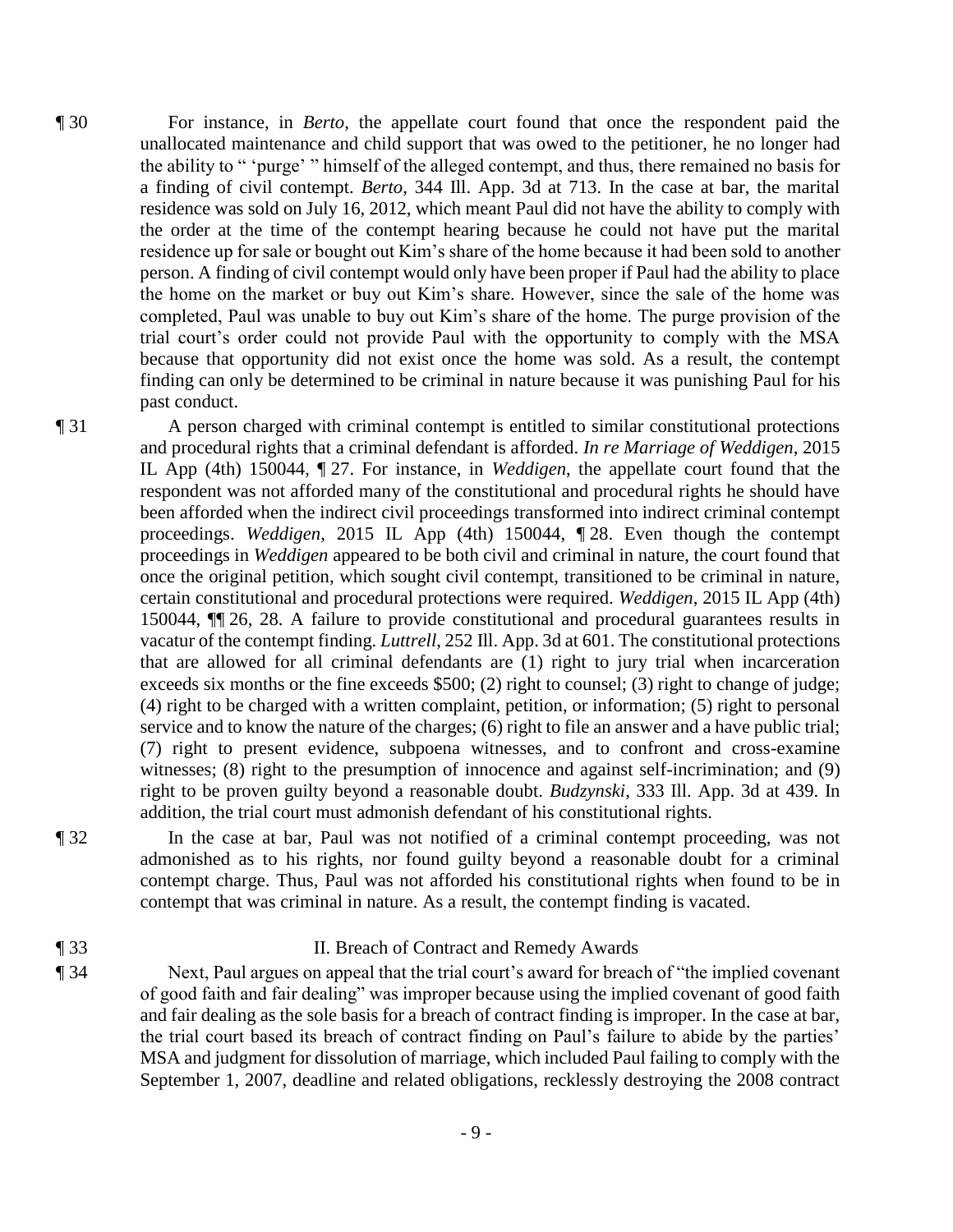opportunity, and failing to repeatedly deal in good faith with Kim. However, the trial court indicated that breach of contract was an alternative basis to its contempt findings by stating, "Should the contempt finding or remedy be invalidated for any reason, in whole or in part, the parallel contract remedy shall apply instead as to any invalid portions." As we find the contempt finding to be improper, it is therefore necessary to consider whether the alternative contract remedy was legally proper.

- ¶ 35 Paul bases his argument on the allegation that Kim's petition did not state a claim for breach of contract or upon a breach of the implied covenant of good faith and fair dealing. As a result, Paul argues that Kim is unable to recover from a cause of action that was not pleaded in her pleadings. Paul contends that this finding should also be vacated so that Paul can demand a jury trial and provide a proper defense. Kim argues that the trial court merely provided an alternative basis to find that Paul violated the MSA.
- ¶ 36 A trial court can determine whether a party to an MSA violated the agreement between the parties. See *In re Marriage of Lyman*, 2015 IL App (1st) 132832. Judges in the domestic relations division make these decisions almost on a daily basis.
- ¶ 37 In the case at bar, the trial court found that "Paul breached his contract with Kim under the MSA \*\*\* causing her economic losses and other harms." The trial court found that Paul's conduct in not notifying, discussing, or obtaining Kim's approval to counteroffer or to buy her out was a willful and contumacious failure to abide by the parties' MSA. The trial court found that Paul recklessly destroyed the September 17, 2008, offer to purchase and repeatedly failed to deal with Kim fairly and in good faith.
- ¶ 38 Paul correctly states that in Illinois, the implied covenant of good faith and fair dealing is "not an independent source of duties for the parties to a contract." *Fox v. Heimann*, 375 Ill. App. 3d 35, 42 (2007). However, although the implied covenant of good faith and fair dealing is included among the reasons by the trial court as to why Paul was found to be in breach of the MSA, it is not the sole basis the trial court used to find that Paul breached the contract. Thus, we review the question of the trial court's finding that Paul breached the MSA in light of all of the trial court's stated reasons, not just the implied covenant of good faith and fair dealing.
- ¶ 39 The express terms of the MSA stated that Paul was required to either put the marital residence up for sale on or before September 1, 2007, or buy out Kim's interest. The home was not up for sale by the expressed deadline, and Paul did not buy out Kim's interest. Furthermore, the trial court found that Paul failed to provide a credible reason as to why he failed to comply with the September 1, 2007, deadline. Paul also testified that he had the ability to buy out Kim's share of the property, but chose not to do so, thus testifying that he chose not to comply with the contract. Thus, we affirm the trial court's finding of Paul to be in breach of the MSA.

# ¶ 40 III. Trial Court Authority to Modify the MSA

¶ 41 Next, Paul argues that the trial court did not have authority to modify the terms of the property provisions of the parties' MSA. Paul seeks a remand for redistribution of the sale proceeds in accordance with the unmodified provisions of the MSA. Kim contends that the court had the inherent power to enforce its judgments and that the terms of the MSA are enforceable by all remedies available. Additionally, Kim argues that the trial court merely modified the valuation provisions of the marital residence. In the case at bar, the trial court determined that the property distribution formula, which establishes the amount Kim is entitled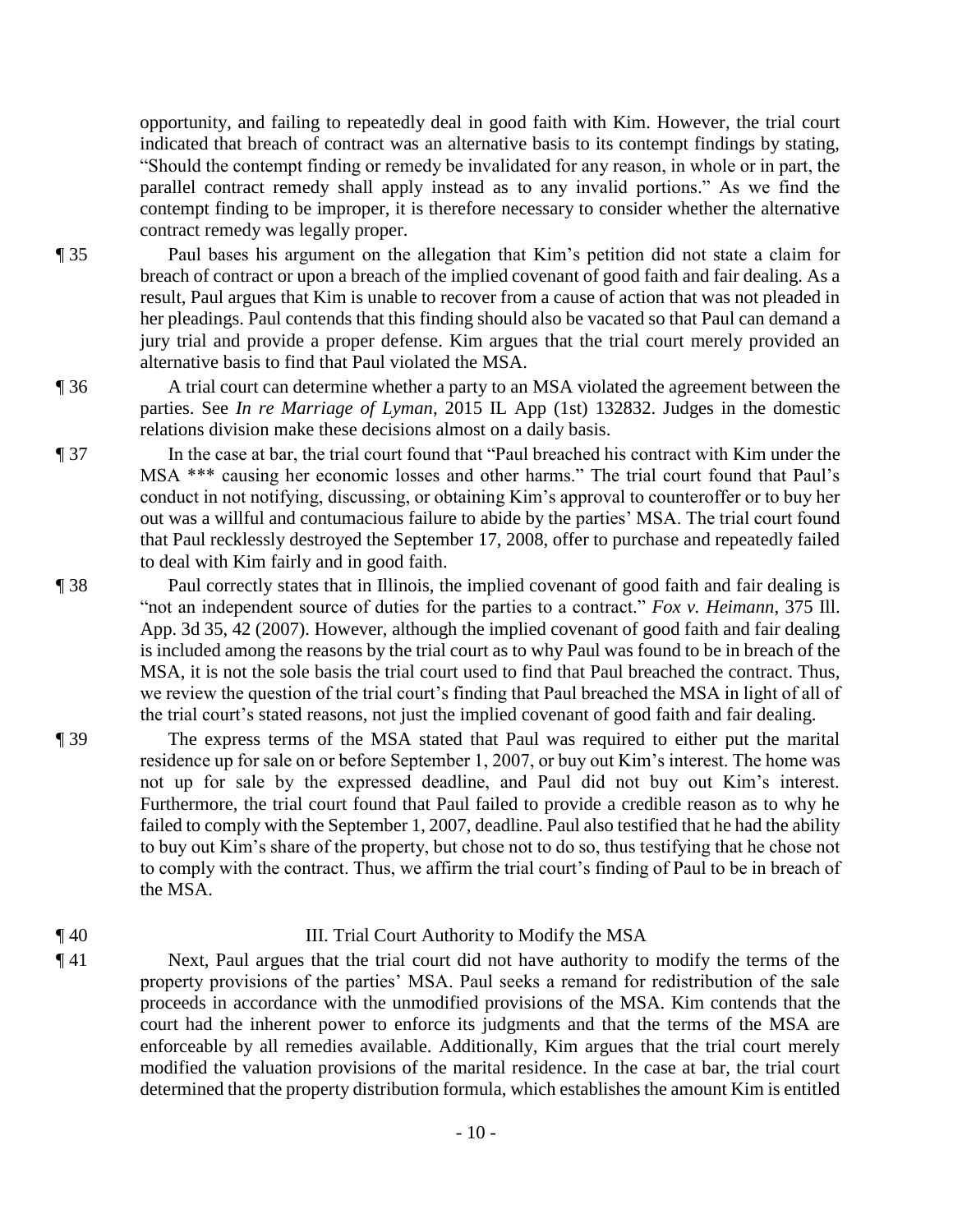to, should be calculated based upon the offer for the purchase of the marital home tendered to Paul and Kim in 2008. We agree with Kim that the trial court did not modify the terms of the MSA, but rather enforced the terms of the MSA.

¶ 42 The trial court's jurisdiction over a modification to the parties' MSA is a question of law and thus subject to *de novo* review. *In re Marriage of Hall*, 404 Ill. App. 3d 160, 164 (2010); *In re Marriage of Allen*, 343 Ill. App. 3d 410, 412 (2003). *De novo* review means the reviewing court performs the same analysis that a trial judge would perform. *Khan v. BDO Seidman, LLP*, 408 Ill. App. 3d 564, 578 (2011). A trial court may not revoke or modify property dispositions " 'unless the court finds the existence of [a condition] that justif[ies] the reopening of a judgment under the laws of this State.' " *Hall*, 404 Ill. App. 3d at 164 (quoting 750 ILCS  $5/510(b)$  (West 2008)). After a 30-day period,<sup>5</sup> property provisions in an MSA are not modifiable, but a trial court has jurisdiction to modify property distribution if circumstances exist that give cause to reopen a judgment as in other civil cases. *Hall*, 404 Ill. App. 3d at 164; *In re Marriage of Hubbard*, 215 Ill. App. 3d 113, 116 (1991). A reopening of a judgment is deemed proper if the MSA execution had some element of fraud, coercion, or misrepresentation. *In re Marriage of Munford*, 173 Ill. App. 3d 576, 579 (1988); *Thompson v. Thompson*, 91 Ill. App. 3d 943, 945 (1980). However, a trial court has indefinite jurisdiction to enforce the terms of a judgment that included an MSA, and that is what the trial court did here. *Hall*, 404 Ill. App. 3d at 164.

¶ 43 In *Hall*, the petitioner and respondent's judgment for dissolution of marriage incorporated an MSA entered into by the parties, which contained two provisions concerning the division of the respondent's retirement plans. *Hall*, 404 Ill. App. 3d at 162-63. One provision provided that the parties would enter into a qualified domestic relations order (QDRO) providing for the distribution of 50% of the account balance of two specified retirement plans to the petitioner. *Hall*, 404 Ill. App. 3d at 162-63. The second provision provided that " '[i]t is the intention of this [article] that [petitioner] is to receive fifty percent (50%) of the account balance of each of [respondent's] retirement plans valued as of the date of the entry of this [judgment for dissolution of marriage].' " *Hall*, 404 Ill. App. 3d at 163. After the division of assets, the petitioner noticed that she had not received benefits from two additional pension plans belonging to the respondent and filed a petition to modify or reform the dissolution judgment, alleging that the pension plans had been omitted from the MSA due to a mutual mistake of fact. *Hall*, 404 Ill. App. 3d at 163. The trial court found that it did not have jurisdiction to modify or reform the judgment because the petitioner did not first establish a basis to vacate the judgment as a result of duress, disability, or fraudulent concealment. *Hall*, 404 Ill. App. 3d at 163.

 $\overline{a}$ 

¶ 44 On appeal, the *Hall* court found that the trial court had jurisdiction to enforce the MSA without first establishing a basis to vacate the dissolution judgment because "petitioner is not seeking to impose new or different obligations on the parties. Rather she is attempting to enforce the parties' rights and obligations with respect to respondent's retirement plans, which were clearly laid out in the marital settlement agreement and judgment of dissolution." *Hall*, 404 Ill. App. 3d at 165. Accordingly, the court proceeded to interpret the language of the

<sup>&</sup>lt;sup>5</sup>Pursuant to the Code of Civil Procedure, any party, within 30 days after the entry of the judgment, may file a motion for a rehearing, retrial, or modification of the judgment. 735 ILCS 5/2-1203 (West 2014).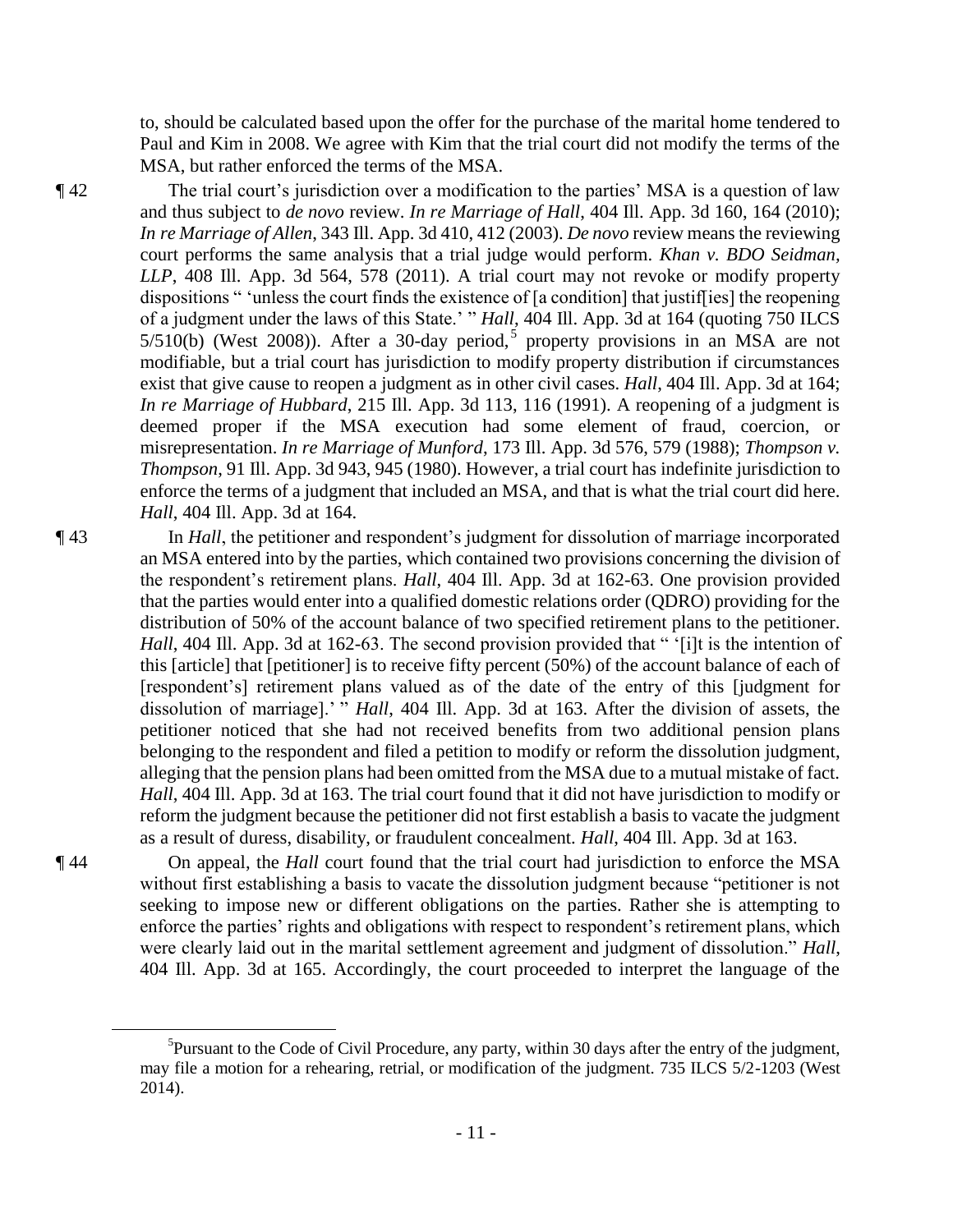agreement to determine if the parties had intended to include all four retirement plans or only the two specified in the agreement. *Hall*, 404 Ill. App. 3d at 167.

¶ 45 We find the *Hall* court's analysis instructive. See *Hall*, 404 Ill. App. 3d at 161. In the case at bar, the trial court was enforcing Paul and Kim's MSA by using the valuation of the sale that should have been completed, but was not, due to Paul's conduct in breaching the MSA. The trial court did not modify the MSA but rather enforced the terms of the MSA that required Paul to pay Kim a specified amount. The amount Paul was to pay was based on a distribution formula that was based upon the marital home being sold to a third party in which Kim would receive 50% of the net sales proceeds or at least \$550,000, whichever was greater.

- ¶ 46 Paul cites *In re Marriage of Clark*, 149 Ill. App. 3d 613, 617 (1986), and *In re Marriage of Hubbard*, 215 Ill. App. 3d at 117, to illustrate how a trial court lacks subject matter jurisdiction to modify the judgment for dissolution of marriage, specifically with respect to the parties' marital residence. In *Clark*, the defendant filed a petition to modify the property division of the parties' MSA to transfer possession of the marital residence to him and to execute a quitclaim deed in his favor. *In re Marriage of Clark*, 149 Ill. App. 3d at 614. The reviewing court affirmed the trial court's determination to deny the defendant's petition, as requiring the plaintiff to convey her interest to the defendant through a quitclaim deed required the court to modify the judgment. *In re Marriage of Clark*, 149 Ill. App. 3d at 618. Paul's use of *Clark* is not instructive to this court, as the parties in *Clark* were required to comply with an additional obligation, while Kim's petition merely seeks enforcement of the existing MSA. *In re Marriage of Clark*, 149 Ill. App. 3d at 617.
- ¶ 47 In *Hubbard*, the reviewing court was to determine whether the trial court's award for expenses incurred during the preparation for placing the marital residence on the market was beyond its jurisdiction. *Hubbard*, 215 Ill. App. 3d at 114. The *Hubbard* court found that apportionment of expenses that were not expressly stated in the MSA could not be enforced by the trial court, regardless of equitable and reasonable circumstances to enforce the apportionment. *Hubbard*, 215 Ill. App. 3d at 118. Like *Clark*, *Hubbard* does not provide this court with any guidance as that case involved a dispute over repair and maintenance requests and the trial court's order requiring the respondent to pay for a portion of the repairs not covered under the MSA, while the case at bar only required Paul to comply with the MSA and did not impose any additional obligations or costs on Paul. *Hubbard*, 215 Ill. App. 3d at 114. While both cases show that the trial court does not have jurisdiction to modify an MSA under these specific circumstances, the trial court in the case at bar was merely enforcing the terms and provisions that Paul and Kim agreed upon.
- ¶ 48 In the case at bar, the trial court was enforcing, not modifying, the MSA by using the valuation of the sale that should have been completed, but was not, due to Paul's conduct. The trial court found that Paul's conduct was the reason that the 2008 offer was not accepted and based its award upon the 2008 lost sale. The trial court's order, based upon Paul's conduct, actually enforced the MSA and did not modify it. Thus, we affirm the trial court's use of the lost 2008 sale price in the MSA distribution formula.

# ¶ 49 IV. Prejudgment Interest Award

¶ 50 Paul next contends that the trial court lacked authority to award prejudgment interest to Kim. The trial court found that a prejudgment interest award was warranted due to Paul's failing to comply with the MSA's September 1, 2007, deadline, recklessly destroying a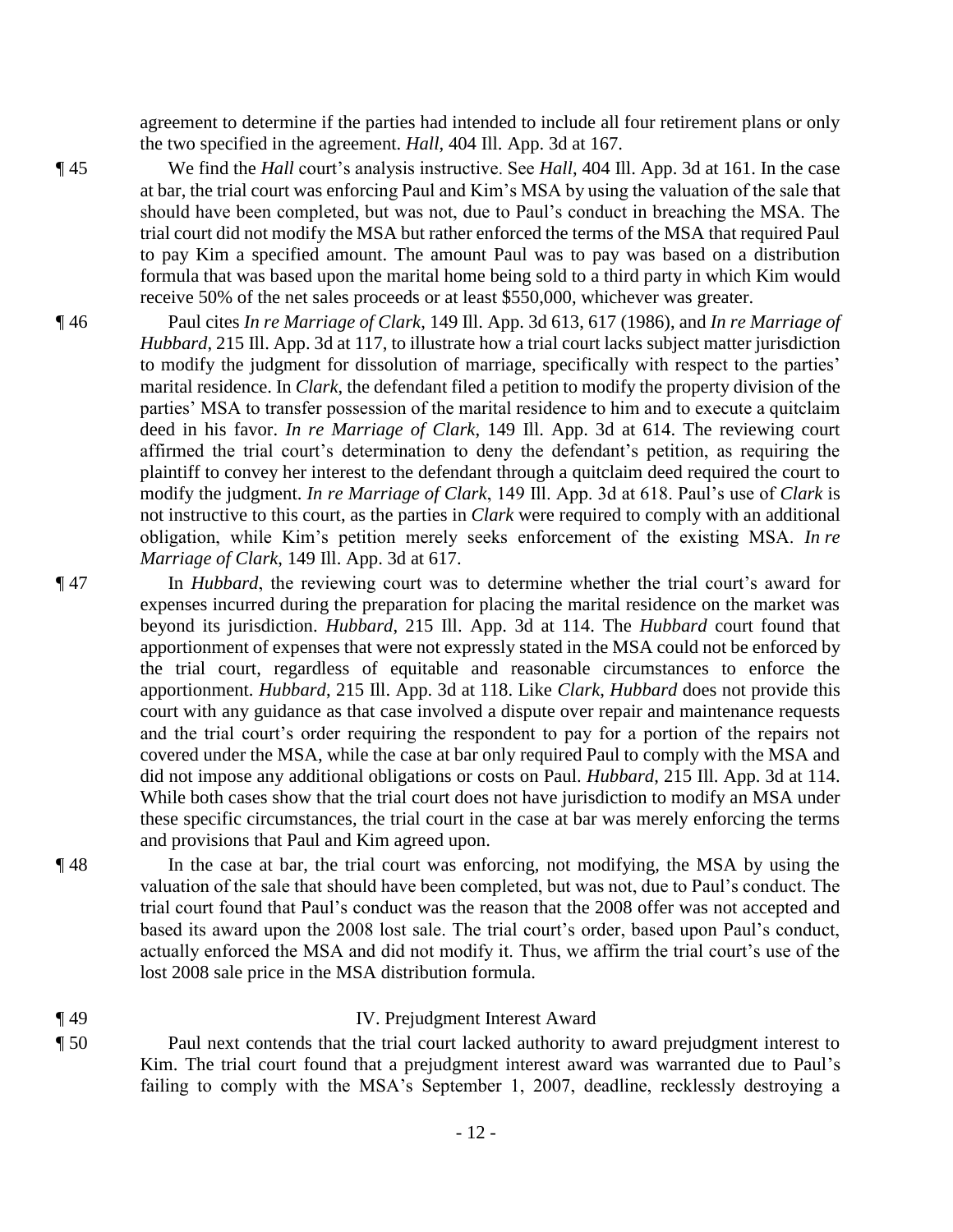contract opportunity without good cause, failing repeatedly to deal fairly and in good faith with Kim, and breaching the MSA. Paul argues that Kim does not have the right to recover prejudgment interest. Thus, Paul argues that the award must be reversed. Kim argues that the trial court was well within its discretion when awarding prejudgment interest, as this award was not compensatory in nature. The trial court here awarded Kim prejudgment interest for Paul's failure to place the house on the market by the deadline or buy Kim's shares as an equitable remedy for the long delays and significant expense caused by Paul's conduct.

¶ 51 A determination to award prejudgment interest is within the trial court's discretion, and such a determination will not be disturbed unless an abuse of discretion is present. *Lyon Metal Products, L.L.C. v. Protection Mutual Insurance Co.*, 321 Ill. App. 3d 330, 348 (2001). An abuse of discretion is present when " 'no [other] reasonable person would agree with the position adopted by the trial court.' " *Tully v. McLean*, 409 Ill. App. 3d 659, 672 (2011) (quoting *Schwartz v. Cortelloni*, 177 Ill. 2d 166, 176 (1997)). Prejudgment interest is proper when it is authorized by a statute, authorized by agreement of the parties, or warranted by equitable considerations. *Tully*, 409 Ill. App. 3d at 684-85. In terms of equitable considerations, the determination of whether equity supports an award of interest lies within the discretion of the trial court, and we will not disturb a determination that it exists unless the trial court abused its discretion. *Tully*, 409 Ill. App. 3d at 685; *In re Estate of Wernick*, 127 Ill. 2d 61, 87 (1989).

¶ 52 When equitable considerations warrant prejudgment interest, the award must not conflict with justice and equity. *In re Estate of Wernick*, 127 Ill. 2d at 87. However, prejudgment interest may not be awarded when the defendant provides a good faith justification for failure to provide payments upon which the plaintiff seeks prejudgment interest. *In re Marriage of Schurtz*, 382 Ill. App. 3d 1123, 1127 (2008) (the court determined that the husband's good faith justification for not sharing his disability payments did not warrant prejudgment interest). Likewise, prejudgment interest awards are improper if the court fails to set forth any equitable considerations as a basis for a prejudgment interest award. *In re Marriage of Blinderman*, 283 Ill. App. 3d 26, 34 (1996). In the case at bar, the trial court's determination to award prejudgment interest was proper because equitable considerations were present and Paul created an unreasonable delay in the selling of the marital residence, thus not only delaying the payment to Kim but causing her to receive less than the offer Kim agreed to receive. Additionally, Paul failed to provide a good faith justification for failing to comply with the MSA, as he explicitly admitted that he had the ability to comply but chose not to. The trial court cited Paul's delays, expenses, and other harms as a basis to award prejudgment interest to Kim. The original petition requested Kim's bargained-for interest in the sale of the home and for any additional relief the trial court found to be just and equitable under the circumstances. We find that the award of prejudgment interest to Kim was within the authority of the trial court to award a prejudgment interest, with a proper basis to establish a prejudgment interest award.

¶ 53 The trial court awarded Kim prejudgment interest at 5% per annum on the \$310,473.30 owed from Paul to Kim for the period from September 1, 2007, when Paul failed to place the house on the market or buy out Kim, to March 31, 2014, as an equitable remedy for the long delays caused by Paul's conduct. The trial court calculated the prejudgment interest as starting from September 1, 2007, the date that the marital residence was to be on the market, through the date that the trial court entered its order. Paul's intentional interference provides a basis for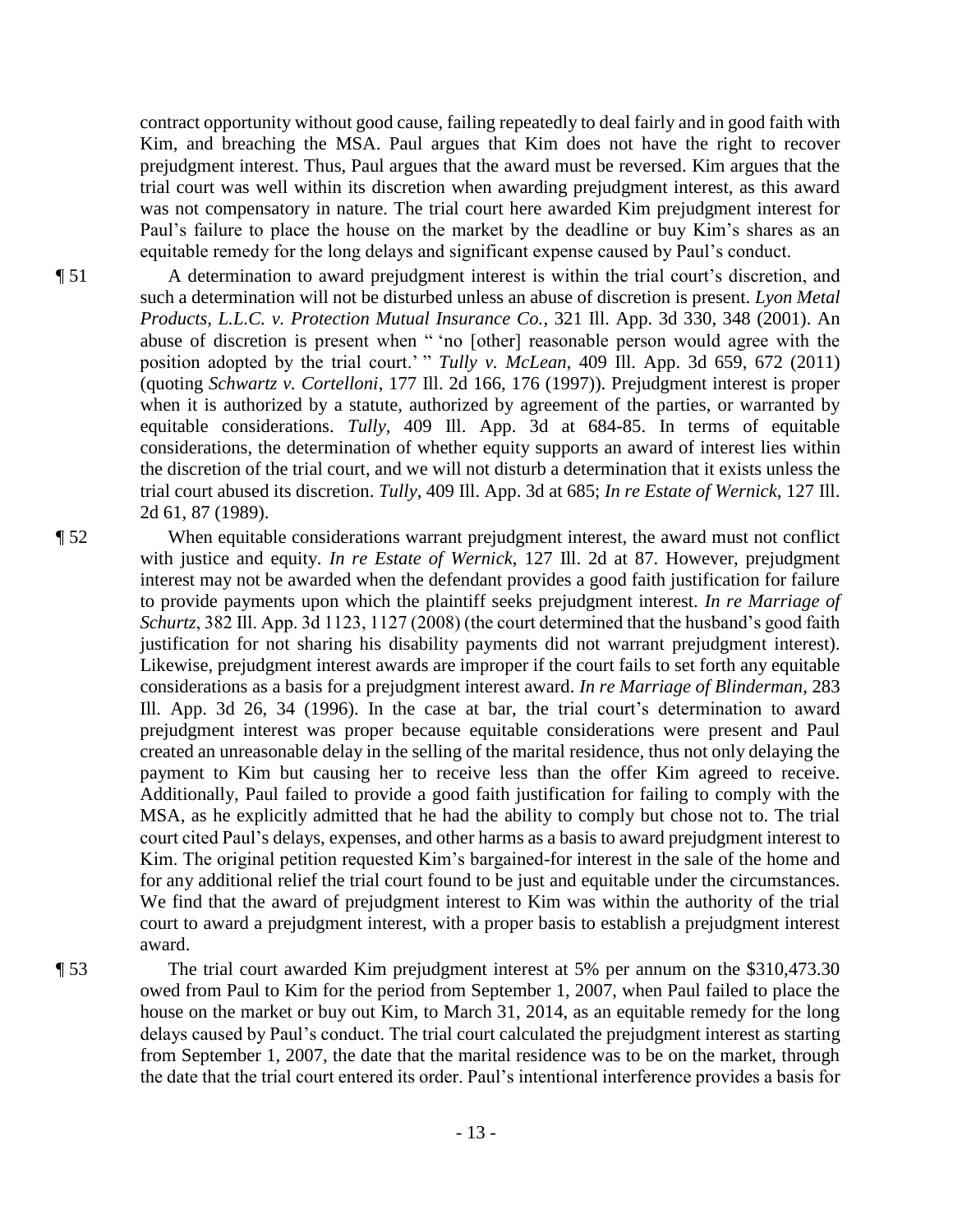a prejudgment interest because his conduct resulted in an unreasonable delay of the sale of the home and caused Kim to receive less for her portion of the sale. Likewise, the formula based the 5% per annum interest on the amount of \$310,473.30, which is the additional amount owed to Kim in order to provide her 50% of the net proceeds from the sale of the residence, as set forth in the MSA. $\frac{1}{6}$  This formula amounted to \$102,115.90 in prejudgment interest. The amount awarded does not appear to be irrational or inequitable, as it is interest provided to Kim for time delay that Paul caused. Thus, we affirm the trial court's finding of prejudgment interest in the amount of 5% per annum on the \$310,473.30, equaling \$102,115.90 from Paul to Kim.

### ¶ 54 V. Petition for Rule to Show Cause and Cause of Action

¶ 55 Paul originally filed a motion to dismiss, pursuant to section 2-615 of the Code of Civil Procedure, on March 26, 2013, and the trial court denied that motion to dismiss on the same day. 735 ILCS 5/2-615 (West 2012). Paul's argument, that the petition for rule to show cause failed to state a cause of action, is based upon the proposition that a civil contempt proceeding cannot award compensatory damages and because the awards to Kim were compensatory in nature the petition failed to state a cause of action. Due to the failure to state a cause of action, Paul contends that dismissal of the petition is proper. See *In re Marriage of Blankshain*, 346 Ill. App. 3d 750, 752-53 (2004). Kim argues that even though her petition sought monies that could be considered compensatory in nature, Kim was also seeking the enforcement of the judgment for dissolution of marriage. Her petition, as Kim contends, did not only seek monies that could appear to be compensatory, but rather a multitude of requests including damages as a result of Paul's conduct in breaching the MSA.

 $\overline{a}$ 

¶ 56 Paul is correct that a civil contempt order cannot award compensatory damages. However, the trial court used an alternative theory concerning the breach of the MSA, and we affirm on that basis, as we may affirm on any basis found in the record. *People v. Johnson*, 237 Ill. 2d 81, 89 (2010) (a reviewing court may affirm on any basis found in the record).

¶ 57 The trial court awarded Kim (1) the remaining principal due to her, based upon the MSA distribution formula; (2) prejudgment interest, based upon the period of time from when the home was ordered to be on the market; (3) real estate taxes charged to Kim; and (4) attorney fees and costs based upon a fee-shifting provision in the MSA. The trial court found that Paul intentionally interfered with the sale of the home and intentionally disregarded the terms of the MSA. The award to Kim based upon the remaining principal owed to Kim was the result of the trial court awarding Kim her rights under the MSA, as we concluded in the breach of contract section of our analysis. Similarly, as we have discussed, the trial court has authority to award prejudgment interest when certain conditions are met, and as the trial court properly found, equitable considerations were present here that justify the trial court awarding Kim prejudgment interest. Additionally, the trial court found that Paul intentionally interfered with the sale of the home, and the unreasonable delay in the sale of the home further justifies that

<sup>&</sup>lt;sup>6</sup>The trial court's order used the 2008 final offer in the distribution formula to determine the amount owed to Kim. This formulation gives Kim \$761,875, as Kim was entitled to either 50% of the net proceeds or \$550,000, whichever was greater, under the terms of the MSA. Kim had already received \$451,401.70 from an earlier distribution of escrowed funds. Thus, Kim was entitled to \$310,473.30 from Paul in order to be compliant with the MSA.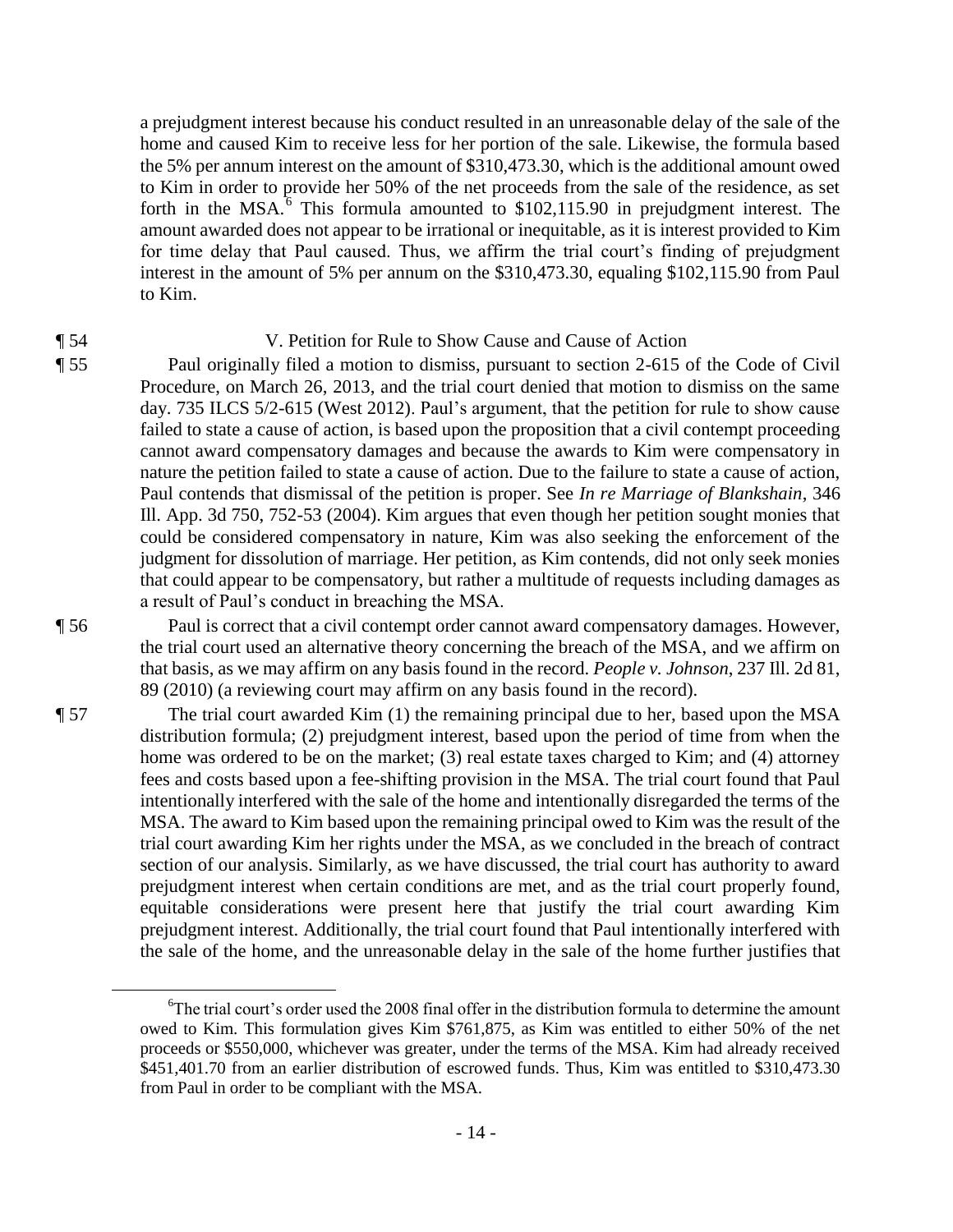award. Neither party contests Kim's award for real estate taxes charged to her, and in turn it will not be addressed. Finally, a contract that includes a fee-shifting provision will generally be enforced by the courts, and we enforce the attorney fees as we discuss below. Each award that was given to Kim was properly awarded to her, as damages are proper in a breach of contract action. See *InsureOne Independent Insurance Agency, LLC v. Hallberg*, 2012 IL App (1st) 092385, ¶ 89 (" '[A]ll damages which naturally and generally result from a breach [of contract] are recoverable.' " (quoting *Midland Hotel Corp. v. Reuben H. Donnelley Corp.*, 118 Ill. 2d 306, 318 (1987))). Thus, we affirm the trial court's dismissal of Paul's motion to dismiss for failure to state a cause of action.

# ¶ 58 VI. Contribution of Attorney Fees and Costs

¶ 59 Finally, Paul argues that the award of attorney fees and costs, based upon the fee-shifting provision in the MSA, should be reversed because contractual fee-shifting provisions should only be rewarded to a prevailing party. Paul contends that the "American Rule," in which litigants are required to pay their own attorney fees, should be applied to the case at bar. Citing to *Powers v. Rockford Stop-N-Go, Inc.*, 326 Ill. App. 3d 511, 516 (2001), Paul attempts to argue that the trial court did not compel him to perform some type of act, and thus the fee-shifting provision cannot be acted upon.<sup>7</sup> Additionally, Paul argues that the enactment of the MSA's fee-shifting provision requires two conditions to occur: (1) there is an enforcement of a condition and (2) the condition enforced is found within the terms and provisions of this agreement. Thus, Paul contends that because neither prerequisite is satisfied in the case at bar, Kim should not be able to recover attorney fees and costs. Kim argues that the award of attorney fees and costs was proper and will not be disturbed unless there is an abuse of discretion. See *In re Marriage of Powers*, 252 Ill. App. 3d 506, 508-09 (1993). The MSA states the following:

> "If Paul fails to perform his financial and other undertakings, and as a result Kim incurs any expenses including legal fees to enforce the terms and provisions of the agreement, Paul shall indemnify her against and hold her harmless in connection with any such expenses even [though] Kim at the time, may have the ability to pay her own such expenses."

 $\overline{a}$ 

¶ 60 The standard of review for a trial court's determination of awarding attorney fees and costs is an abuse of discretion. *Bright Horizons Children's Centers, LLC v. Riverway Midwest II, LLC*, 403 Ill. App. 3d 234, 245 (2010). " '[W]hether and in what amount to award attorney fees is within the discretion of the trial court, and the decision will not be disturbed on appeal absent an abuse of that discretion.' " *Bright Horizons Children's Centers*, 403 Ill. App. 3d at 245 (quoting *R.J. Management Co. v. SRLB Development Corp.*, 346 Ill. App. 3d 957, 971 (2004)). An abuse of discretion occurs when the ruling is "arbitrary, fanciful, or unreasonable, or when

<sup>7</sup>We find Paul's use of *Powers* unpersuasive, as Kim was the prevailing party in the trial court's order. In *Powers*, the attorney fees provision did not apply because the trial court held that the matter of property damages was independent of the lease between both parties. *Powers*, 252 Ill. App. 3d at 517. Additionally, the appellate court determined that because the defendant prevailed on a majority of the issues before the trial court and the plaintiff prevailed on only issues related to property damage, the trial court abused its discretion, as the plaintiff was not the prevailing party in the matter, which means the trial court should not have awarded attorney fees. *Powers*, 252 Ill. App. 3d at 518.